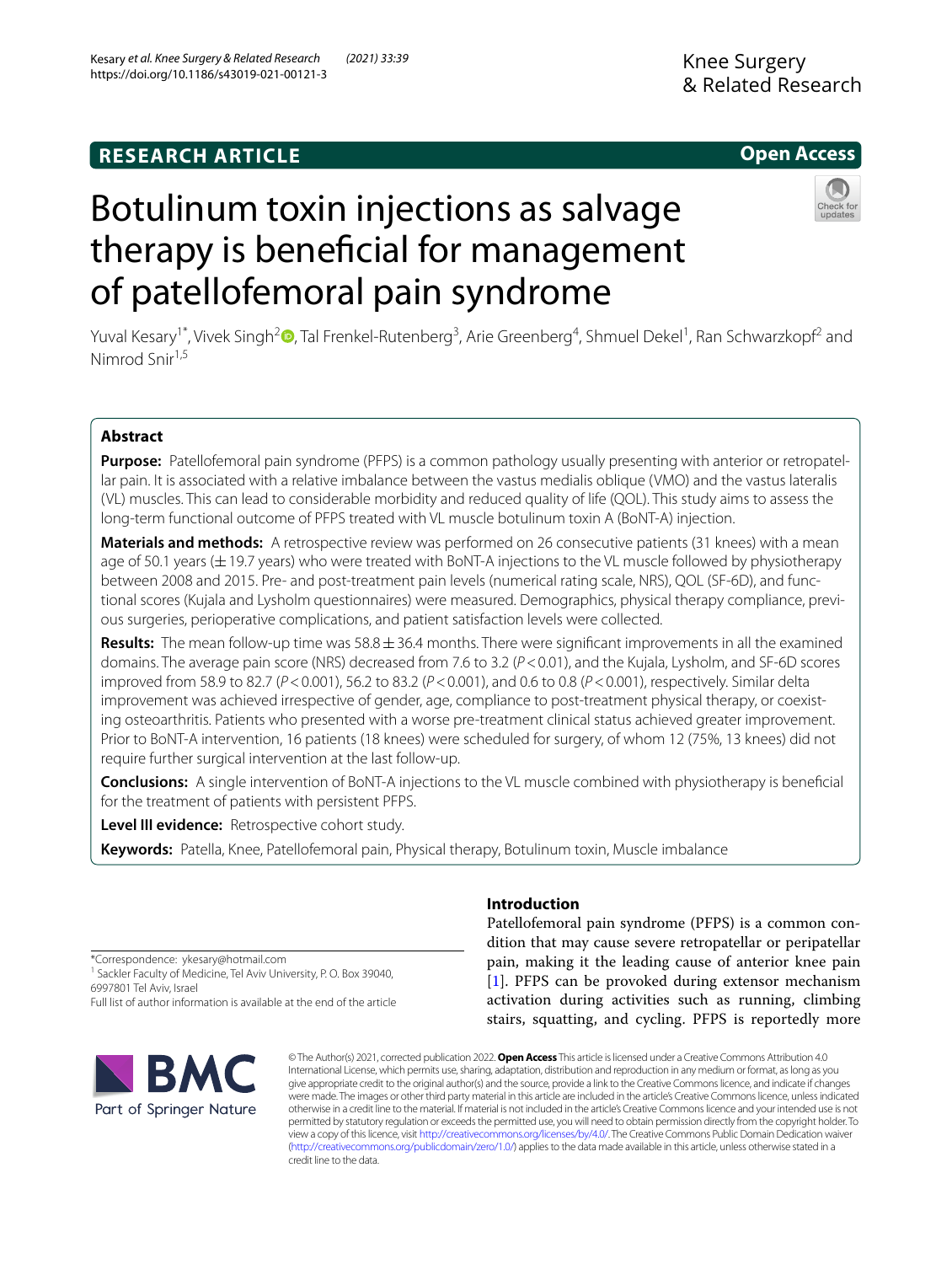common in women, adolescents, and athletes, and it is one of the most common running-related injuries [\[2](#page-6-1)]. Although it accounts for 12% of the knee-related problems seen in general orthopedic practices [[3\]](#page-6-2) and up to 17% of the referrals to sports medicine specialty practices [[2\]](#page-6-1), information on PFPS prevalence and incidence in the general population is lacking [\[4](#page-6-3)].

The diagnosis of PFPS is based on patient history and physical examination, and it is determined by the presentation of peripatellar or retropatellar pain that is exacerbated with loading the patellofemoral joint (PFJ) while the knee is flexed. Additional PFPS symptoms can include crepitus, tenderness on patellar facet palpation, knee efusion, knee instability, buckling, and pain while sitting that is exacerbated when standing from a sitting position [[4\]](#page-6-3). Correct diagnosis and treatment of PFPS may help preserve the afected individual's activity level, and decrease the prevalence of future patellofemoral degenerative changes [[5\]](#page-6-4). PFPS has traditionally been considered a self-limiting condition, but current evidence now suggests that it may have a longer chronic course. Stathopulu et al. followed patients with PFPS during childhood and observed that 91% of them had chronic knee pain 22 years later [[6\]](#page-6-5).

PFPS is mainly treated non-surgically, with surgery usually being reserved for severe cases that failed to respond to non-surgical treatment [\[7](#page-6-6)]. While one Cochrane review found physiotherapy aimed at quadriceps strengthening to be an efective therapeutic approach [[8\]](#page-6-7), other modalities such as patellar taping  $[9]$  $[9]$ , foot orthoses  $[10]$  $[10]$ , and anti-inflammatory medications [[7\]](#page-6-6) were not found to be benefcial for long-term symptom relief. In contrast, other investigators have found that 40% of the patients treated by physiotherapy reported that their symptoms had persisted 1 year following treatment [\[11](#page-6-10)].

One of the principal mechanisms suggested for PFPS is a muscular imbalance between the vastus medialis oblique (VMO) and the vastus lateralis (VL) muscles. Previous studies have shown the beneft of botulinum type A (BoNT-A) injections not only on spastic disease [[12,](#page-6-11) [14\]](#page-6-12), but also to weaken selected muscle antagonist or agonist. BoNT-A is one of seven strains of the neurotoxin produced by *Clostridium botulinum*. Following intramuscular injection, BoNT-A produces a functional "denervation" via inhibition of acetylcholine release at the neuromuscular junction [\[15\]](#page-6-13). In animal models, muscle function recovery occurs over a 3 month period, due initially to formation of new terminal nerve sprouts and eventually to recovery of the parent terminal [\[15](#page-6-13)]. Therefore in theory, with the application of BoNT-A, the over-activated muscle tone of VL will be inhibited and the muscle imbalance between VMO and VL can then be altered, thus efectively correcting improper patellar tracking.

The objective of this study was to determine whether injecting botulinum type A (BoNT-A) to the VL muscle in combination with physiotherapy targeting the VMO muscle would alter the muscle balance and be an efective treatment for patients with anterior knee pain who had exhausted conservative treatment. We hypothesize that a single injection of BoNT-A to the VL muscle combined with physiotherapy will improve the patients with persistent PFPS.

## **Materials and methods**

#### **Study design**

A retrospective review was performed on 26 consecutive patients (31 knees) aged 22–84 (average age 49.9) years who were treated with BoNT-A injections to the VL muscle followed by physiotherapy at a single tertiary medical center between 2008 and 2015 and met the inclusion criteria. Data on patient demographics and the presence of coexisting osteoarthritis were recorded. The patients were diagnosed with PFPS based on history, physical examination, and assessment of advanced diagnostic imaging [[17\]](#page-6-14), all performed by the same experienced orthopedic surgeon. The physical examination included an active patella instability, which involved holding the knee in 15° of fexion while the patient contracted the quadriceps muscle. A patellar lateral subluxation of more than 5 mm was regarded as a positive test result [[19](#page-6-15)]. All patients had bilateral anteroposterior standing and lateral radiographs as well as a dynamic computerized tomographic (CT) scan consisting of four protocols: full extension with and without quadriceps contraction, and a 15° fexed knee scan with and without quadriceps contraction [[17\]](#page-6-14).

BoNT-A injections were offered as an alternative to surgery to the patients who met all of the following inclusion criteria: (1) history of pain characteristic of PFPS, (2) radiological evidence of patellar subluxation, and (3) exhaustion of non-surgical treatment for more than a year. Radiologic assessment of patellar subluxation was made by measuring a congruence angle>16° (formed by a line bisecting the sulcus angle and a line drawn from the median ridge of the patella to the deepest point of the intercondylar sulcus) and>2 mm distance between the margins of the medial pole of the patella and the medial trochlear facet or the median ridge of the patella with respect to the apex of the trochlear sulcus [\[17](#page-6-14)[, 18](#page-6-16)]. Patients who presented with concurrent knee pathology outside of the patellofemoral joint (PFJ) and those who did not meet the minimum of 6 months of follow-up were excluded from this analysis. The present study was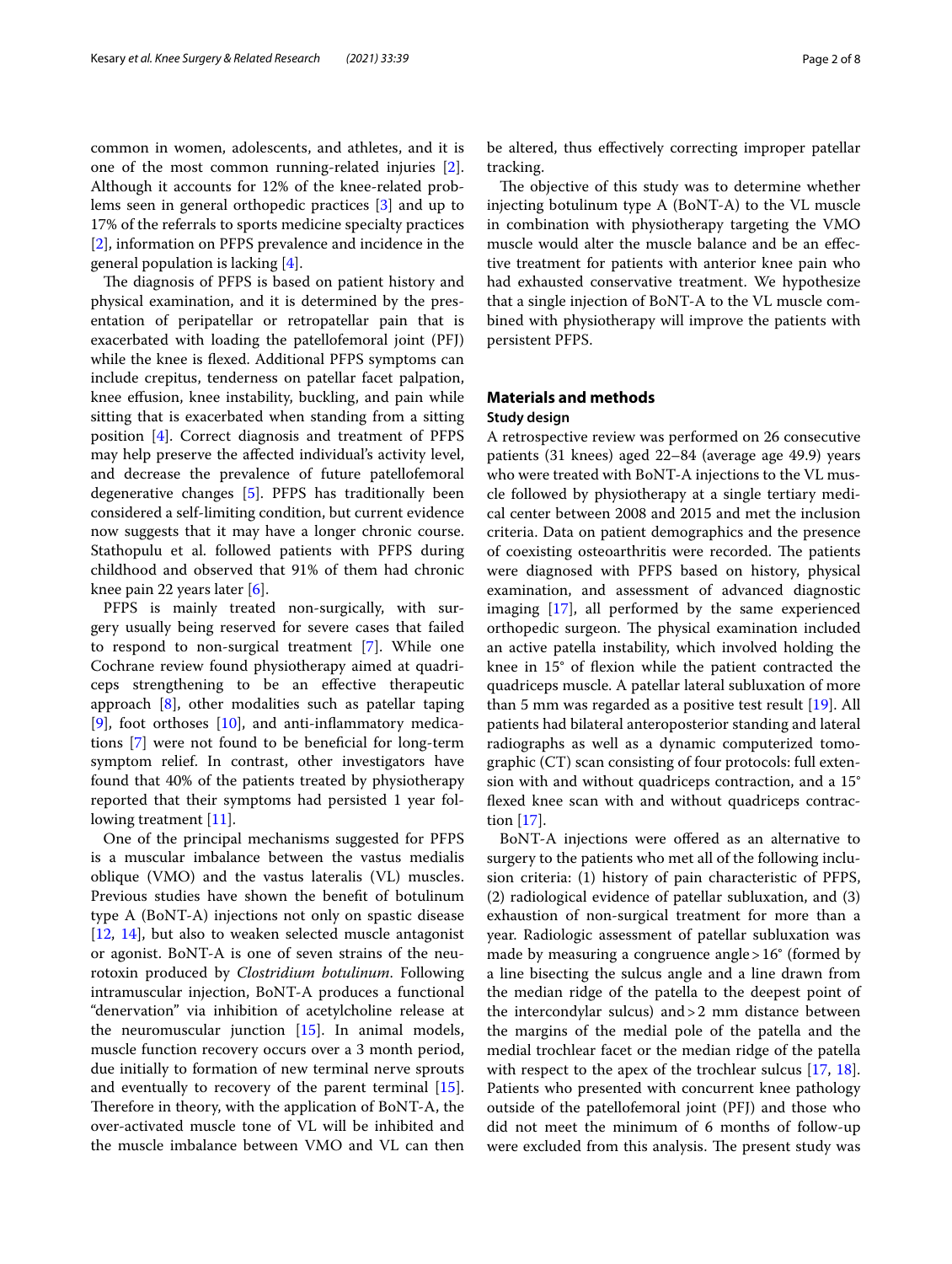conducted upon receiving approval from the institutional review board (IRB).

#### **Procedures**

The subjects were placed in a supine position. The patients received 500 units of BoNT-A (Dysport®; Ipsen Biopharmaceuticals) divided into fve injections that were administered into the distal part of the VL muscle at 3 cm intervals apart beginning 3–5 cm above the patella, on an oblique angle just lateral to the midline  $[19]$  $[19]$  $[19]$ . This was performed as an outpatient office procedure without image guidance (Fig. [1\)](#page-2-0). Following the injections, the patients were started on a VMO muscle strengthening protocol utilizing open and closed kinematic chain exercises. A clinical follow-up evaluation was performed every 3 months.

#### **Outcome measures**

Patients were asked to complete functional and pain assessment questionnaires. The Kujala  $[20]$  $[20]$  and Lysholm Knee Scoring Scales [[21\]](#page-6-18) were used for functional assessment. The numerical rating scale  $(NRS)$  [\[22](#page-6-19)] and the SF-6D [[26](#page-6-20)] questionnaires were used to evaluate pain and health-related quality of life. The primary outcome was defned as the delta change in the patient reported outcome measures (PROMs) prior to and following the intervention. The pre- and post-intervention analysis included comparisons of four subgroups (age, gender, presence of PFJ osteoarthritis, and compliance to postintervention physiotherapy). The effectiveness of intervention in each subgroup was assessed by measuring the

<span id="page-2-0"></span>

delta improvement in the scores of each questionnaire. The secondary outcome was avoidance of a pre-planned surgical intervention for PFPS based on the improvement achieved by the combined BoNT-A treatment and completed physiotherapy protocol.

#### **Statistical analysis**

All statistical analyses were performed using SPSS v24 (IBM Corporation, Armonk, New York). Paired-sample *t*-tests (normally distributed data) or related-sample Wilcoxon signed rank tests (skewed data) were used to compare changes between pre- and post-operation questionnaire scoring. Comparisons between sub-comparison groups (age, gender, coexisting osteoarthritis, and physiotherapy) were analyzed using independent sample *t*-tests (normally distributed data) or independent sample Mann–Whitney *U* tests (skewed data). Pearson (normally distributed data) or Spearman correlations (skewed data) were used to analyze the correlations between preoperation questionnaire scores and changes in the questionnaire scores following the operation. Lastly, stepwise linear regression models were conducted to predict changes in questionnaire scores following the procedure.

#### **Results**

#### **Patient characteristics**

A total of 26 patients (31 knees) were included in the study, 10 females and 21 males. The average age was 50.1 years (range: 22–84 years). The mean follow-up was 58.8 months (range: 11–104 months). Sixteen knees (52%) were right-sided and 15 (48%) were left-sided (Table [1\)](#page-2-1). Coexisting osteoarthritis of the PFJ was confrmed by CT in 18 (58%) knees prior to the initiation of treatment.

#### **Outcome measurements** *Primary outcome*

The cohort showed statistically significant improvement in all patient reported outcomes (Table  $2$ ). The mean Lysholm score improved by  $27.0 \pm 17.6$  points, the Kujala score improved by  $23.8 \pm 17.0$  points, the

<span id="page-2-1"></span>

| Table 1 Baseline characteristics of study participants |
|--------------------------------------------------------|
|--------------------------------------------------------|

| <b>Characteristics</b>      | Participants ( $n = 26$ ,<br>$knee = 31$ |
|-----------------------------|------------------------------------------|
| Age <sup>*</sup> , years    | $50.1(22 - 84)$                          |
| Follow up time*, months     | 58.8 (11-104)                            |
| Male: female, n, (%)        | 10: 21 (32%: 68%)                        |
| Injected leg $(R; L)$ , n   | (16:15)                                  |
| Osteoarthritis: yes: no (%) | 18: 13 (58%: 42%)                        |

\* Values are expressed as mean (range)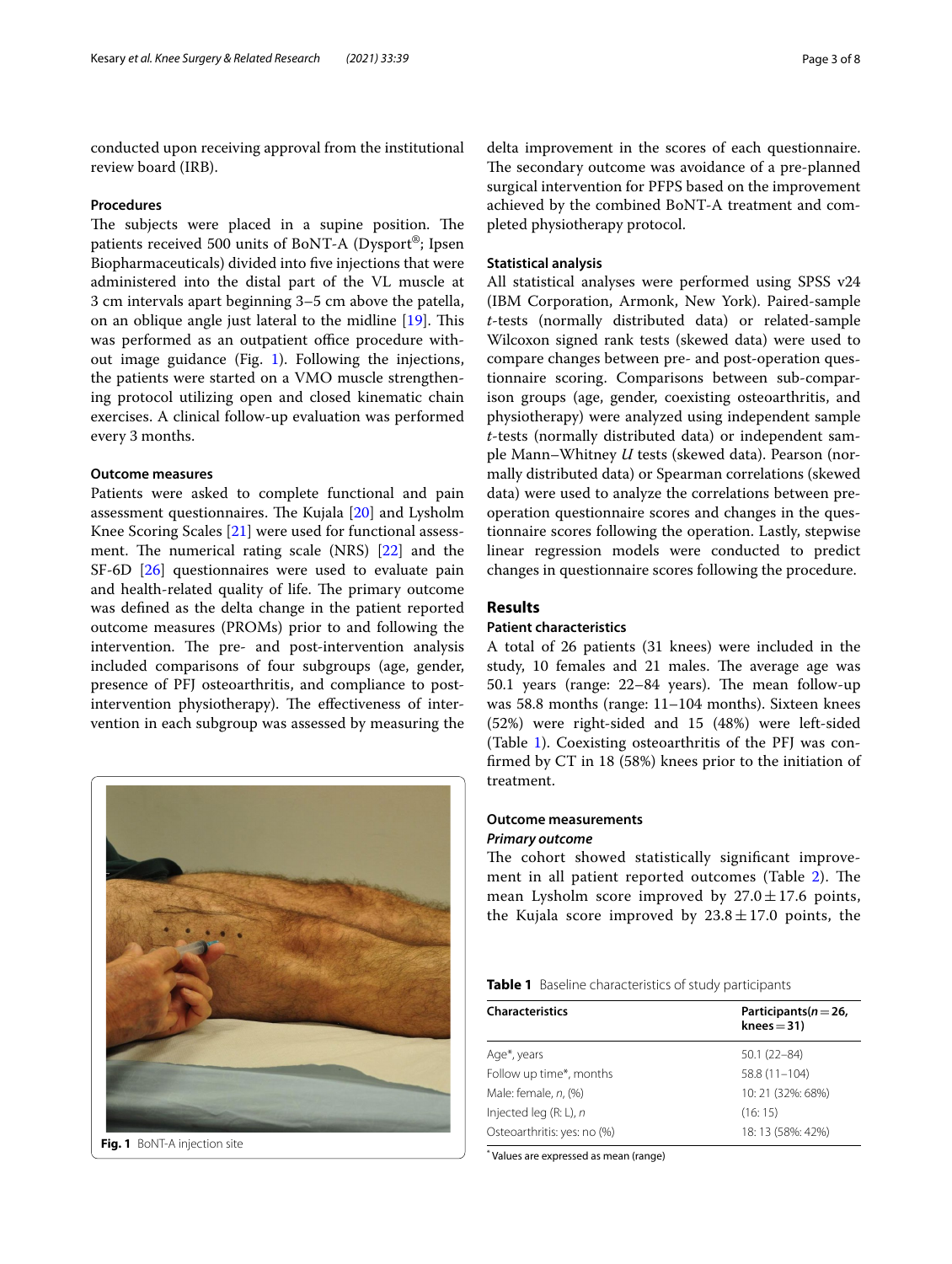#### <span id="page-3-0"></span>**Table 2** Outcomes of the intervention

| <b>Ouestionnaire</b> | Pre (mean $\pm$ SD)<br>Post (mean $\pm$ SD) | $\Delta$ (mean $\pm$ SD) | $P$ -value |
|----------------------|---------------------------------------------|--------------------------|------------|
| Lysholm              | $56.2 \pm 15.0$                             | $27.0 \pm 17.6$          | < 0.001    |
|                      | $83.2 + 16.5$                               |                          |            |
| Kujala               | $58.9 + 12.6$                               | $73.8 + 17.0$            | < 0.001    |
|                      | $82.7 + 15.2$                               |                          |            |
| <b>NRS</b>           | $76 + 20$                                   | $-4.4 + 3.0$             | < 0.001    |
|                      | $3.2 + 3.0$                                 |                          |            |
| $SF-6D$              | $0.6 + 0.1$                                 | $0.2 + 0.2$              | < 0.001    |
|                      | $0.8 + 0.2$                                 |                          |            |

*NRS* numerical rating scale

SF-6D score improved by  $0.2 \pm 0.2$  points, and the NRS score was reduced by  $4.4 \pm 3.0$  points. ( $P < 0.001$  for all comparisons). These score differences are all clinically relevant as the established minimal clinically important diference (MCID) value pertaining to patellofemoral disorders for the Lysholm Knee Scoring Scale, Kujala, and SF-6D have been previously proposed as 10.1, 11.9, and 0.05, respectively [24–](#page-6-21)[26.](#page-6-20)

*Subgroup analysis* When the patients were divided into two subgroups based on age ( $< 60$  and  $\geq 60$  years), there were statistically signifcant diferences between all measured pre- and post-intervention scores evaluated  $(P<0.05)$ . Age was the sole variable to independently infuence questionnaire score improvement in a linear regression model. Specifcally, there was an inverse linear relation between patients' age and the Lysholm, Kujala, and SF-6D scores, but not the NRS score. The mean pre- and post-intervention Kujala and Lysholm scores in females were slightly lower compared with males. However, both males and females showed statistically signifcant diferences between their preintervention compared with post-intervention scores for all of the measured variables  $(P < 0.05)$ . Eighteen of the study participants had coexisting osteoarthritis compared with 13 who did not. Pre-intervention compared with post-intervention scores statistically difered for both these groups when considering all measured variables  $(P < 0.05)$ .

Twenty-fve of the 31 study knees (81%) completed the physical therapy protocol aimed to strengthen the VMO muscle after the BoNT-A injections, and the remaining 6 (19%) did not. Both subgroups showed statistically signifcant diferences in Lysholm, Kujala, and NRS pre-intervention scores compared with their postintervention scores  $(P<0.05)$ . However, with regards to SF-6D scores, only the subgroup that completed the physiotherapy protocol had statistically signifcant diferences between their pre- and post-intervention scores. All of these fndings are summarized in Table [3.](#page-4-0)

Although not statistically signifcant, there were improvements in all questionnaire scores irrespective of age, gender, presence of osteoarthritis with PFJ, and compliance to physiotherapy among all subgroups that underwent BoNT-A treatment (Table  $4$ ). The scores of the younger subgroup  $( $60$  years) showed greater improve$ ment compared with the older subgroup ( $\geq 60$  years) with regard to all measured variables. Female patients reported lower improvements in all measured scores compared with males. The presence or absence of osteoarthritis did not statistically afect the delta improvement for all questionnaire scores. Those who were compliant with the physiotherapy protocol showed a slightly higher improvement in Lysholm and Kujala scores compared with patients who were not, but these fndings were not statistically diferent. Additionally, correlation analyses were performed to check the infuence of the pre-intervention scores on measured improvement. The lower the Kujala, Lysholm, NRS, and SF-6D pre-intervention scores were, the greater the post-intervention improvement.

#### *Secondary outcome*

Sixteen patients (18 knees) were awaiting surgical intervention prior to the course of BoNT-A injections upon exhausting nonsurgical treatments over a period of 1 year. At the last follow-up, 12 patients (75%, 13 knees) did not elect to undergo surgery owing to satisfactory pain relief and improved function. During all follow-up visits, no patient presented with complications or side efects related to the BoNT-A treatment.

#### **Discussion**

The results of the present study elucidate that BoNT-A injections may be an efective and safe treatment for patients with persistent PFPS at midterm follow-up, regardless of the patient's age, gender, coexisting osteoarthritis, or compliance with physiotherapy following treatment. PFPS is a common knee pathology that negatively impacts an individual's QOL. An increased pressure on the PFJ, which can be related to a quadriceps muscle imbalance, likely causes it. Specifcally, the etiology lies between the VMO muscle, which is the active medial stabilizer of the patella to the VL muscle, the iliotibial band, and the retinaculum, all of which apply forces in the lateral direction [[27\]](#page-6-22).

It has been suggested that the imbalance of the quadriceps muscle can be caused by a reduction of the VMO muscle force or by compromised temporal control of the VMO and VL muscle activity [[28](#page-6-23), [29\]](#page-6-24). Cowan et al. reported that PFPS patients demonstrated a delayed onset of electromyographic activity of the VMO muscle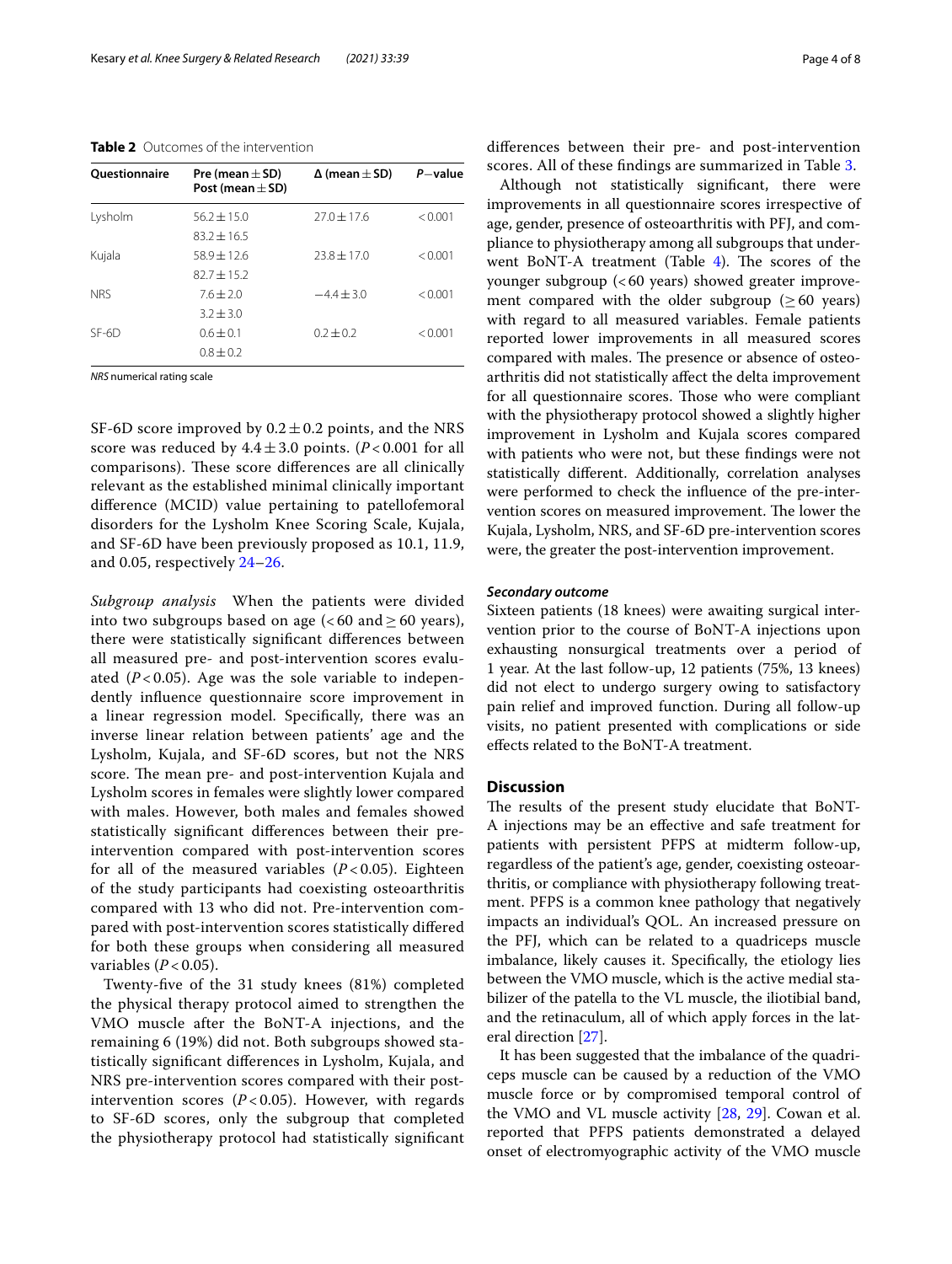| <b>Ouestionnaire</b> | Age group       |                             | Gender           |                    | <b>Osteoarthritis</b> |                 | Physiotherapy   |                 |
|----------------------|-----------------|-----------------------------|------------------|--------------------|-----------------------|-----------------|-----------------|-----------------|
|                      | <60 years       | $\geq$ 60 years<br>$(n=13)$ | Male<br>$(n=10)$ | Female<br>$(n=21)$ | Yes<br>$(n=18)$       | No<br>$(n=13)$  | Yes<br>$(n=25)$ | No<br>$(n=6)$   |
|                      | $(n=18)$        |                             |                  |                    |                       |                 |                 |                 |
| Lysholm              |                 |                             |                  |                    |                       |                 |                 |                 |
| Pre                  | $56.4 \pm 16.9$ | $61.5 \pm 10.4$             | $58.7 \pm 17.6$  | $55.0 \pm 14.0$    | $57.9 \pm 12.9$       | $53.8 \pm 17.8$ | $54.9 \pm 14.5$ | $61.6 \pm 17.3$ |
| Post                 | $82.6 \pm 18.8$ | $84.0 \pm 13.4$             | $89.8 \pm 11.5$  | $80.1 \pm 17.9$    | $80.7 \pm 19.1$       | $86.7 \pm 12.1$ | $82.5 \pm 17.0$ | $86.0 \pm 15.8$ |
| $\rho^{**}$          | < 0.001         | 0.004                       | 0.002            | < 0.001            | < 0.001               | < 0.001         | < 0.001         | 0.021           |
| Kujala               |                 |                             |                  |                    |                       |                 |                 |                 |
| Pre                  | $55.3 \pm 12.9$ | $63.9 \pm 10.9$             | $62.0 \pm 16.0$  | $57.5 \pm 10.8$    | $61.5 \pm 12.0$       | $55.3 \pm 13.1$ | $57.6 \pm 12.1$ | $64.6 \pm 14.5$ |
| Post                 | $82.3 \pm 17.0$ | $83.2 \pm 13.0$             | $90.3 \pm 11.2$  | $79.1 \pm 15.8$    | $81.6 \pm 16.5$       | $84.2 \pm 13.7$ | $81.4 \pm 15.0$ | $88.2 \pm 16.5$ |
| $p^{**}$             | < 0.001         | < 0.001                     | 0.002            | < 0.001            | < 0.001               | < 0.001         | < 0.001         | 0.032           |
| <b>NRS</b>           |                 |                             |                  |                    |                       |                 |                 |                 |
| Pre                  | $7.7 \pm 1.6$   | $7.4 \pm 2.5$               | $6.9 \pm 1.7$    | $7.9 \pm 2.1$      | $7.9 \pm 2.1$         | $7.2 \pm 1.9$   | $7.7 \pm 2.1$   | $7.2 \pm 1.5$   |
| Post                 | $3.2 \pm 3.1$   | $3.2 \pm 2.9$               | $2.8 \pm 3.0$    | $3.4 \pm 3.0$      | $3.6 \pm 3.1$         | $2.7 \pm 2.8$   | $3.3 \pm 3.1$   | $3.0 \pm 2.8$   |
| $\rho^{**}$          | < 0.001         | 0.001                       | 0.002            | < 0.001            | < 0.001               | < 0.001         | < 0.001         | 0.042           |
| $SF-6$               |                 |                             |                  |                    |                       |                 |                 |                 |
| Pre                  | $0.6 \pm 0.1$   | $0.7 \pm 0.1$               | $0.6 \pm 0.1$    | $0.6 \pm 0.1$      | $0.6 \pm 0.1$         | $0.6 \pm 0.1$   | $0.6 \pm 0.1$   | $0.7 \pm 0.2$   |
| Post                 | $0.8 \pm 0.2$   | $0.8 \pm 0.1$               | $0.9 \pm 0.1$    | $0.7 \pm 0.2$      | $0.7 \pm 0.2$         | $0.8 \pm 0.1$   | $0.8 \pm 0.2$   | $0.8 \pm 0.1$   |
| $p^{**}$             | < 0.001         | 0.019                       | 0.02             | < 0.001            | 0.005                 | 0.001           | < 0.001         | 0.171           |

<span id="page-4-0"></span>**Table 3** Subgroup analysis—the intervention effectiveness in each group

All data are presented as mean $\pm$ SD

*P*\*\*- *p*-value of the comparison inside each subgroup. Refers to the Paired samples *t*-test (normal distribution) or related samples Wilcoxon signed rank test (skewed distribution)

<span id="page-4-1"></span>

|                       | <b>Table 4</b> Subgroup analysis—improvement $\Delta$ comparison |  |  |  |  |
|-----------------------|------------------------------------------------------------------|--|--|--|--|
| between the subgroups |                                                                  |  |  |  |  |

|                    | <b>Subgroups</b> | Lysholm                                                                                                                                                                                                    | Kujala          | <b>NRS</b>     | SF-6          |
|--------------------|------------------|------------------------------------------------------------------------------------------------------------------------------------------------------------------------------------------------------------|-----------------|----------------|---------------|
| Age<br>group       | $< 60$ years     | $30.5 \pm 19.0$                                                                                                                                                                                            | $27.2 \pm 18.3$ | $-4.5 \pm 3.0$ | $0.2 \pm 0.2$ |
|                    | $\geq$ 60 years  | $22.5 + 15.5$                                                                                                                                                                                              | $18.9 + 14.4$   | $-4.2 + 3.2$   | $0.1 \pm 0.1$ |
|                    | p*               | 0.17                                                                                                                                                                                                       | 0.183           | 0.76           | 0.071         |
| Gender             | Male             | $31.0 \pm 22.9$                                                                                                                                                                                            | $78.7 + 71.3$   | $-4.1 \pm 3.1$ | $0.2 \pm 0.2$ |
|                    | Female           | $25.3 + 15.1$                                                                                                                                                                                              | $71.4 + 14.6$   | $-4.5 + 3.1$   | $0.1 + 0.1$   |
|                    | p*               | 0.574                                                                                                                                                                                                      | 0.268           | 0.753          | 0.297         |
| Osteoar-           | Yes              | $72.8 + 14.6$                                                                                                                                                                                              | $19.8 + 14.5$   | $-4.3 + 3.0$   | $0.1 + 0.1$   |
| thritis            | Nο               | $33.2 + 20.6$<br>$79.3 + 19.3$<br>$-4.5 + 3.2$<br>0.097<br>0.128<br>0.871<br>$77.8 + 18.1$<br>$73.8 + 16.8$<br>$-4.4 + 2.9$<br>$24.4 \pm 18.0$<br>$73.5 + 19.5$<br>$-4.2 + 3.8$<br>0.827<br>0.975<br>0.869 | $0.2 + 0.1$     |                |               |
|                    | $p^*$            |                                                                                                                                                                                                            |                 |                | 0.153         |
| Physio-<br>therapy | Yes              |                                                                                                                                                                                                            |                 |                | $0.1 + 0.1$   |
|                    | Nο               |                                                                                                                                                                                                            |                 |                | $0.2 + 0.1$   |
|                    | p*               |                                                                                                                                                                                                            |                 |                | 0.854         |

∆ Data represent the diferences between the post- and pre-intervention scores. Values are expressed as mean + SD

*P*\* the *p*-value of the subgroup comparison within each group. Refers to the independent sample *t*-test (normal distribution) or independent sample Mann– Whitney *U* test (skewed distribution)

relative to the VL muscle [[30\]](#page-7-0). In patients with a PFPS, the VL was activated earlier than the VMO when patients climbed downstairs and upstairs; however, in the control group that imbalance did not exist [\[30](#page-7-0)]. Although an objective parameter such as electromyographic activity was not evaluated in the present study, the clinical improvement experienced by patients may be adequate to justify BoNT-A as an efective option in treating PFPS. These findings have been supported by several other studies [\[29](#page-6-24)[, 31,](#page-7-1) [32\]](#page-7-2). One previous study suggests that patients with patellofemoral problems exhibited atrophy of the VMO [\[33](#page-7-3)]. Furthermore, Van Tiggelen et al. in their prospective study determined that an activation delay of the VMO muscle was a risk factor to the development of PFPS in healthy soldiers [[34\]](#page-7-4). Cloudon et al. demonstrated that the peak knee extension movement of PFPS patients was impaired compared with controls and that it reached normal values after directed treatment [[35\]](#page-7-5). In addition, Besier et al. showed that the knee extension moments were reduced in PFPS patients during running compared with healthy controls  $[36]$  $[36]$ . Therefore, it is reasonable to assume that aiming to correct the VMO:VL.

One experimental way of changing the VMO:VL ratio is by injecting BoNT-A into the VL muscle combined with a tailored exercise program, thus preventing patellar maltracking through the achievement of normal muscle balance [[19,](#page-6-15) [37–](#page-7-7)[40\]](#page-7-8). BoNT-A is a neurotoxin that weakens the muscle by blocking the pre-synaptic acetylcholine release, allowing weakness relative to the given dose of a muscle to be achieved for 12 weeks to 6 months [[41](#page-7-9)[–43](#page-7-10)].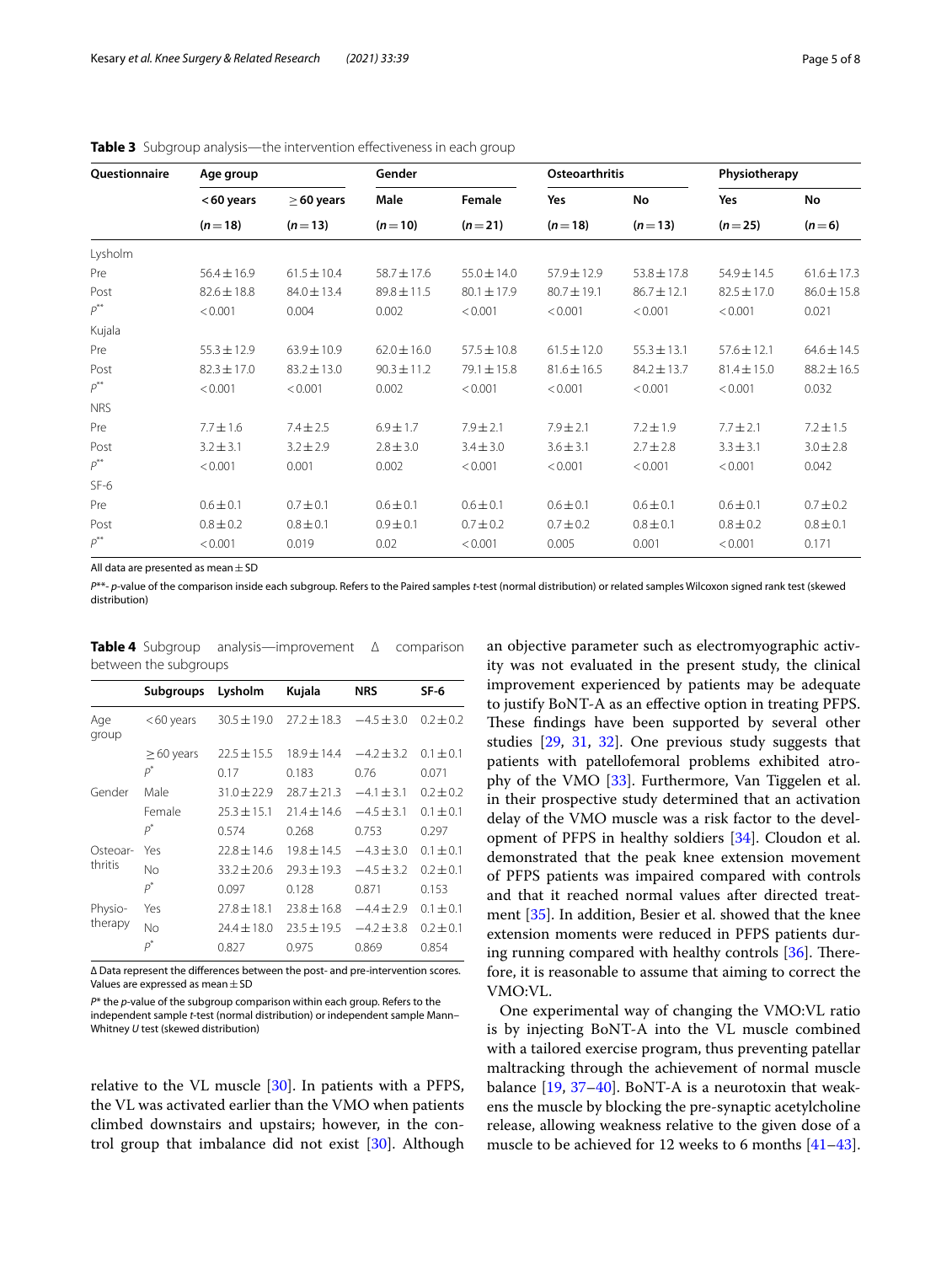The BoNT-A action is time-limited, and the muscle function is renewed by regeneration of new nerve sprouts within one month [\[44](#page-7-11)]. Previous studies have established the utility of intramuscular injection of BoNT-A to address focal muscle overactivity to manage neurological conditions [[45\]](#page-7-12); however, its use for treatment of musculoskeletal conditions is not as well reported in the literature [\[38\]](#page-7-13). In the setting of PFPS, BoNT-A injections have the potential to address the proposed imbalance between a relatively overactive VL muscle and its less active synergists, including the VMO muscle. This provides a unique opportunity for aimed muscle re-training and rebuilding of more normal quadriceps muscle activation patterns and joint function. We believe that this is more viably accomplished with explicit and centered muscle re-training fortifed by expert healthcare providers, rather than just from ordinary every day movements.

To date, data on BoNT-A treatment for PFPS is relatively scarce [[19](#page-6-15), [37,](#page-7-7) [39](#page-7-14)[, 40](#page-7-8), [42,](#page-7-15) [43](#page-7-10)]. We designed this study to expand current knowledge by exploring treatment outcomes in afected patients. Singer et al. compared 14 patients treated with electromyography-guided BoNT-A injections with 10 patients who received a placebo, both followed by a physiotherapy protocol  $[46]$  $[46]$ . The authors reported that the treatment was beneficial in terms of improved pain and function  $[46]$ . A followup study of the same group showed that patient-reported improvement lasted for an average of 34 months [\[40](#page-7-8)]. However, it should be mentioned that both of those studies were industry-funded by Ipsen Biopharmaceuticals, the manufacturer of Dysport. Chen et al. reported on 12 patients with bilateral PFPS that showed improvement in pain, stifness, and function of the knee after being injected with BoNT-A compared with the contralateral non-injected side at 3 months follow-up [[39\]](#page-7-14). Additionally, Stephen et al. aimed to investigate the effect of an ultrasound-guided BoNT-A injection into the tensor fasciae latae (TFL) in patients with lateral patellofemoral overload syndrome (LPOS) who failed conventional treatment  $[47]$  $[47]$ . They concluded that an injection of BoNT-A into the TFL, combined with physical therapy resulted in a signifcant improvement of symptoms in patients with LPOS, which was maintained at 5-year follow-up [\[47](#page-7-17)].

The above-cited studies describe the use of various guiding methods to determine the injection site, which may make these treatment options more expensive and less suitable for an office procedure  $[37]$  $[37]$ . In our study, we used anatomic landmarks, making it more suitable for an office procedure and potentially increasing its availability. Unlike previous studies that excluded older patients (>60 years) and patients with PFJ osteoarthritis [[46\]](#page-7-16), we included both of these more challenging patient populations and found that they too benefted from the BoNT-A injection and physical therapy protocol. However, the treatment was most successful in the younger age group and in patients who presented with a worse clinical status. Notably, PFPS is more common in the younger, more active population. This supports the rationale of using BoNT-A injections as a salvage therapy for patients who had exhausted the available nonsurgical treatments and who planned to undergo surgery. This was further validated in the present study as many patients in our cohort canceled their planned surgical interventions as a result of successful BoNT-A treatment. Potential adverse effect of the treatment was hypothesized to be an initial reduction in quadriceps femoris muscle strength due to the reduced contribution of the distal VL muscle. This was of concern since it has been demonstrated that signifcant quadriceps femoris muscle weakness may already exist in the afected limb of individuals with PFJ dysfunction [[48\]](#page-7-18).

There are several limitations to this study. First, due to its retrospective nature, the study was exposed to memory bias of the participants when responding to the questionnaires. The subgroup analyses may be subject to low statistical power due to the limited number of participants. Body mass index and other pre-existing comorbidities in the form of American Society of Anesthesiologists' (ASA) classifcation and Charlson Comorbidity Index (CCI) were not evaluated. Additionally, a matched non-treatment cohort was not available, which would have allowed for a more in-depth analysis of the efectiveness of BoNT-A injections. Fluoroscopic or ultrasound guided injection was not utilized in the study to improve potential accuracy. A greater number of females were examined compared with male patients; PFPS is thought to more commonly afect female patients, so this may be representative [49]. Lastly, this study was performed in a single medical clinic, thus limiting its external validity. Despite these limitations, the fndings of our study are promising and can be used as a platform for future investigations on this topic.

#### **Conclusions**

Treatment of PFPS by utilizing BoNT-A injections provides a cost and time efective alternative to not only ongoing conservative management but also surgical intervention for patients experiencing refractory anterior knee pain. It signifcantly improved functional outcomes and reduced pain in patients who had exhausted conservative treatment methodologies. However, larger prospective studies are needed to evaluate the effectiveness of the herein described intervention and characterize the patients who will beneft most from it.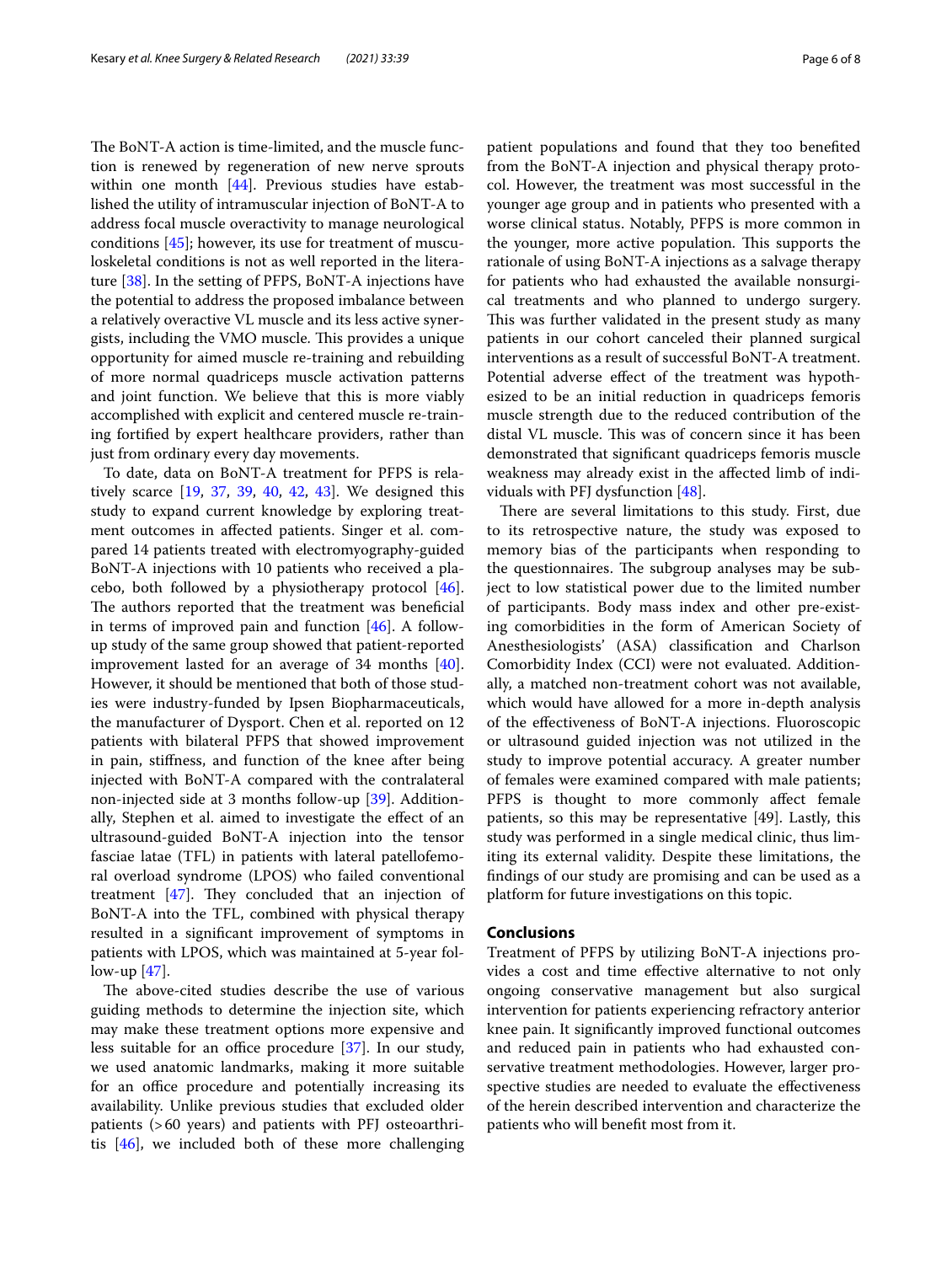#### **Abbreviations**

PFPS: Patellofemoral pain syndrome; VMO: Vastus medialis oblique muscle; VL: Vastus lateralis muscle; QOL: Quality of life; BoNT-A: Botulinum toxin A; PFJ: Patellofemoral joint; NRS: Numerical rating scale.

#### **Funding**

No funding was provided for this study.

#### **Availability of data and materials**

The datasets generated during and/or analyzed during the current study are available from the corresponding author on reasonable request.

#### **Declarations**

#### **Ethical approval and consent to participate**

The present study was conducted upon receiving approval from the institutional review board (IRB). Informed consent was obtained from all individual participants included in the study.

#### **Consent for publication**

Consent to publish was obtained from all individual participants included in the study.

#### **Competing interests**

Y.K., V.S., T.F.R., A.G., S.D., and N.S. have nothing to disclose. R.S. is a paid consultant for Intellijoint and Smith & Nephew and holds stock options in Gauss Surgical.

#### **Author details**

<sup>1</sup> Sackler Faculty of Medicine, Tel Aviv University, P. O. Box 39040, 6997801 Tel Aviv, Israel. <sup>2</sup> Department of Orthopedic Surgery, NYU Langone Health, NYU Langone Orthopedic Hospital, New York, NY, USA.<sup>3</sup> Orthopedic Department, Rabin Medical Center, Beilinson Hospital, Petah Tikva, Israel. <sup>4</sup>Department of Orthopedic Surgery, Kaplan Medical Center, Rehovot, Israel. <sup>5</sup> Division of Adult Reconstruction, Department of Orthopedics, Tel Aviv Sourasky Medical Center, Tel Aviv, Israel.

Received: 13 July 2021 Accepted: 14 October 2021 Published online: 29 October 2021

#### **References**

- <span id="page-6-0"></span>1. Petersen W, Ellermann A, Gösele-Koppenburg A, Best R, Rembitzki IV, Brüggemann GP et al (2014) Patellofemoral pain syndrome. Knee Surg Sports Traumatol Arthrosc. <https://doi.org/10.1007/s00167-013-2759-6>
- <span id="page-6-1"></span>2. Taunton JE (2002) A retrospective case-control analysis of 2002 running injuries. Br J Sports Med 36(2):95–101
- <span id="page-6-2"></span>3. Wood L, Muller S, Peat G (2011) The epidemiology of patellofemoral disorders in adulthood: a review of routine general practice morbidity recording. Prim Health Care Res Dev 12(2):157–164
- <span id="page-6-3"></span>4. Crossley KM, Stefanik JJ, Selfe J, Collins NJ, Davis IS, Powers CM et al (2016) 2016 Patellofemoral pain consensus statement from the 4th international patellofemoral pain research retreat, Manchester. Part 1: Term1. Br J Sports Med 50(14):839–843
- <span id="page-6-4"></span>5. Thomas MJ, Wood L, Selfe J, Peat G (2010) Anterior knee pain in younger adults as a precursor to subsequent patellofemoral osteoarthritis: a systematic review. BMC Musculoskelet Disord 11:201
- <span id="page-6-5"></span>6. Stathopulu E, Baildam E (2003) Anterior knee pain: a long-term followup. Rheumatology (Oxford) 42(2):380–382
- <span id="page-6-6"></span>7. Heintjes E, Berger MY, Bierma-Zeinstra SM, Bernsen RMD, Verhaar JN, Koes BW (2004) Pharmacotherapy for patellofemoral pain syndrome. Cochrane database of systematic reviews (Online). (3):CD003470.
- <span id="page-6-7"></span>8. van der Heijden RA, Lankhorst NE, van Linschoten R, Bierma-Zeinstra SMA, van Middelkoop M (2015) Exercise for treating patellofemoral pain syndrome. Cochrane Database Syst Rev. [https://doi.org/10.1002/](https://doi.org/10.1002/14651858.CD010387.pub2) [14651858.CD010387.pub2](https://doi.org/10.1002/14651858.CD010387.pub2)
- <span id="page-6-8"></span>9. Callaghan MJ, Selfe J (2012) Patellar taping for patellofemoral pain syndrome in adults. Cochrane Database Syst Rev. [https://doi.org/10.1002/](https://doi.org/10.1002/14651858.CD006717.pub2) [14651858.CD006717.pub2](https://doi.org/10.1002/14651858.CD006717.pub2)
- <span id="page-6-9"></span>10. Hossain M, Alexander P, Burls A, Jobanputra P (2011) Foot orthoses for patellofemoral pain in adults. Cochrane Database Syst Rev. [https://doi.](https://doi.org/10.1002/14651858.CD008402.pub2) [org/10.1002/14651858.CD008402.pub2](https://doi.org/10.1002/14651858.CD008402.pub2)
- <span id="page-6-10"></span>11. Witvrouw E, Callaghan MJ, Stefanik JJ, Noehren B, Bazett-Jones DM, Willson JD et al (2014) Patellofemoral pain: consensus statement from the 3rd international patellofemoral pain research retreat held in Vancouver, September 2013. Br J Sports Med 48(6):411–414
- <span id="page-6-11"></span>12. Paparella G, Vavla M, Bernardi L, Girardi G, Stefan C, Martinuzzi A (2020) Efficacy of a combined treatment of botulinum toxin and intensive physiotherapy in hereditary spastic paraplegia. Front Neurosci. https://www. frontiersin.org/article[/https://doi.org/10.3389/fnins.2020.00111/full](https://doi.org/10.3389/fnins.2020.00111/full)
- 13. Rousseaux M, Launay MJ, Kozlowski O, Daveluy W (2007) Botulinum toxin injection in patients with hereditary spastic paraparesis. Eur J Neurol. https://onlinelibrary.wiley.com/doi[/https://doi.org/10.1111/j.1468-1331.](https://doi.org/10.1111/j.1468-1331.2006.01617.x) [2006.01617.x](https://doi.org/10.1111/j.1468-1331.2006.01617.x)
- <span id="page-6-12"></span>14. Simpson LL. The origin, structure, and pharmacological activity of botulinum toxin.<http://www.ncbi.nlm.nih.gov/pubmed/6119708>
- <span id="page-6-13"></span>15. Rogozhin AA, Pang KK, Bukharaeva E, Young C, Slater CR (2008) Recovery of mouse neuromuscular junctions from single and repeated injections of botulinum neurotoxin A. J Physiol. http://doi.wiley.com[/https://doi.](https://doi.org/10.1113/jphysiol.2008.153569) [org/10.1113/jphysiol.2008.153569](https://doi.org/10.1113/jphysiol.2008.153569)
- 16. Gulati A, McElrath C, Wadhwa V, Shah JP, Chhabra A (2018) Current clinical, radiological and treatment perspectives of patellofemoral pain syndrome. Br J Radiol. <http://www.ncbi.nlm.nih.gov/pubmed/29303366>
- <span id="page-6-14"></span>17. Manske RC, Davies GJ. Examination of the patellofemoral joint. [http://](http://www.ncbi.nlm.nih.gov/pubmed/27904788) [www.ncbi.nlm.nih.gov/pubmed/27904788](http://www.ncbi.nlm.nih.gov/pubmed/27904788)
- <span id="page-6-16"></span>18. Endo Y, Stein BES, Potter HG (2011) Radiologic assessment of patellofemoral pain in the athlete. Sports Health. http://journals.sagepub.com/ doi/<https://doi.org/10.1177/1941738110397875>
- <span id="page-6-15"></span>19. Drake DF, Pidcoe PE, Ericksen J (2011) Botulinum toxin type A for nonsurgical lateral release in patellofemoral pain syndrome: a case study. Military Med. [https://academic.oup.com/milmed/article/176/6/696-698/](https://academic.oup.com/milmed/article/176/6/696-698/4345435) [4345435](https://academic.oup.com/milmed/article/176/6/696-698/4345435)
- <span id="page-6-17"></span>20. Kujala UM, Jaakkola LH, Koskinen SK, Taimela S, Hurme M, Nelimarkka O (1993) Scoring of patellofemoral disorders. Arthroscopy 9(2):159–163
- <span id="page-6-18"></span>21. Collins NJ, Misra D, Felson DT, Crossley KM, Roos EM (2011) Measures of knee function: International Knee Documentation Committee (IKDC) Subjective Knee Evaluation Form, Knee Injury and Osteoarthritis Outcome Score (KOOS), Knee Injury and Osteoarthritis Outcome Score Physical Function Short Form (KOOS-PS). Knee Ou Arthritis Care Res 63(Suppl 1):S208–S228
- <span id="page-6-19"></span>22. Hjermstad MJ, Fayers PM, Haugen DF, Caraceni A, Hanks GW, Loge JH, et al (2011) Studies comparing numerical rating scales, verbal rating scales, and visual analogue scales for assessment of pain intensity in adults: a systematic literature review. J Pain Symptom Manag. [https://linki](https://linkinghub.elsevier.com/retrieve/pii/S0885392411000145) [nghub.elsevier.com/retrieve/pii/S0885392411000145](https://linkinghub.elsevier.com/retrieve/pii/S0885392411000145)
- 23. Brazier JE, Roberts J. The estimation of a preference-based measure of health from the SF-12. [https://journals.lww.com/00005650-20040](https://journals.lww.com/00005650-200409000-00004) [9000-00004](https://journals.lww.com/00005650-200409000-00004)
- <span id="page-6-21"></span>24. Irrgang J et al (2012) Summary of clinical outcome measures for sportsrelated knee injuries: fnal report. AOSSM Outcomes Task Force. [https://](https://www.sportsmed.org/AOSSMIMIS/members/downloads/research/ClinicalOutcomeMeasuresKnee.pdf) [www.sportsmed.org/AOSSMIMIS/members/downloads/research/Clini](https://www.sportsmed.org/AOSSMIMIS/members/downloads/research/ClinicalOutcomeMeasuresKnee.pdf) [calOutcomeMeasuresKnee.pdf](https://www.sportsmed.org/AOSSMIMIS/members/downloads/research/ClinicalOutcomeMeasuresKnee.pdf).
- 25. Jones KJ, Kelley B V, Arshi A, McAllister DR, Fabricant PD (2019) Comparative efectiveness of cartilage repair with respect to the minimal clinically important diference. <http://www.ncbi.nlm.nih.gov/pubmed/31082325>
- <span id="page-6-20"></span>26. Walters SJ, Brazier JE (2003) What is the relationship between the minimally important diference and health state utility values? The case of the SF-6D.<http://www.ncbi.nlm.nih.gov/pubmed/12737635>
- <span id="page-6-22"></span>27. Collado H, Fredericson M (2010) Patellofemoral pain syndrome. Clin Sports Med 29(3):379–398
- <span id="page-6-23"></span>28. Hug F, Hodges PW, Tucker K (2015) Muscle force cannot be directly inferred from muscle activation: illustrated by the proposed imbalance of force between the vastus medialis and vastus lateralis in people with patellofemoral pain. J Orthop Sports Phys Ther. http://www.jospt.org/ doi/<https://doi.org/10.2519/jospt.2015.5905>
- <span id="page-6-24"></span>29. Chen H-Y, Chien C-C, Wu S-K, Liau J-J, Jan M-H (2012) Electromechanical delay of the vastus medialis obliquus and vastus lateralis in individuals with patellofemoral pain syndrome. J Orthop Sports Phys Ther. http:// www.jospt.org/doi[/https://doi.org/10.2519/jospt.2012.3973](https://doi.org/10.2519/jospt.2012.3973)